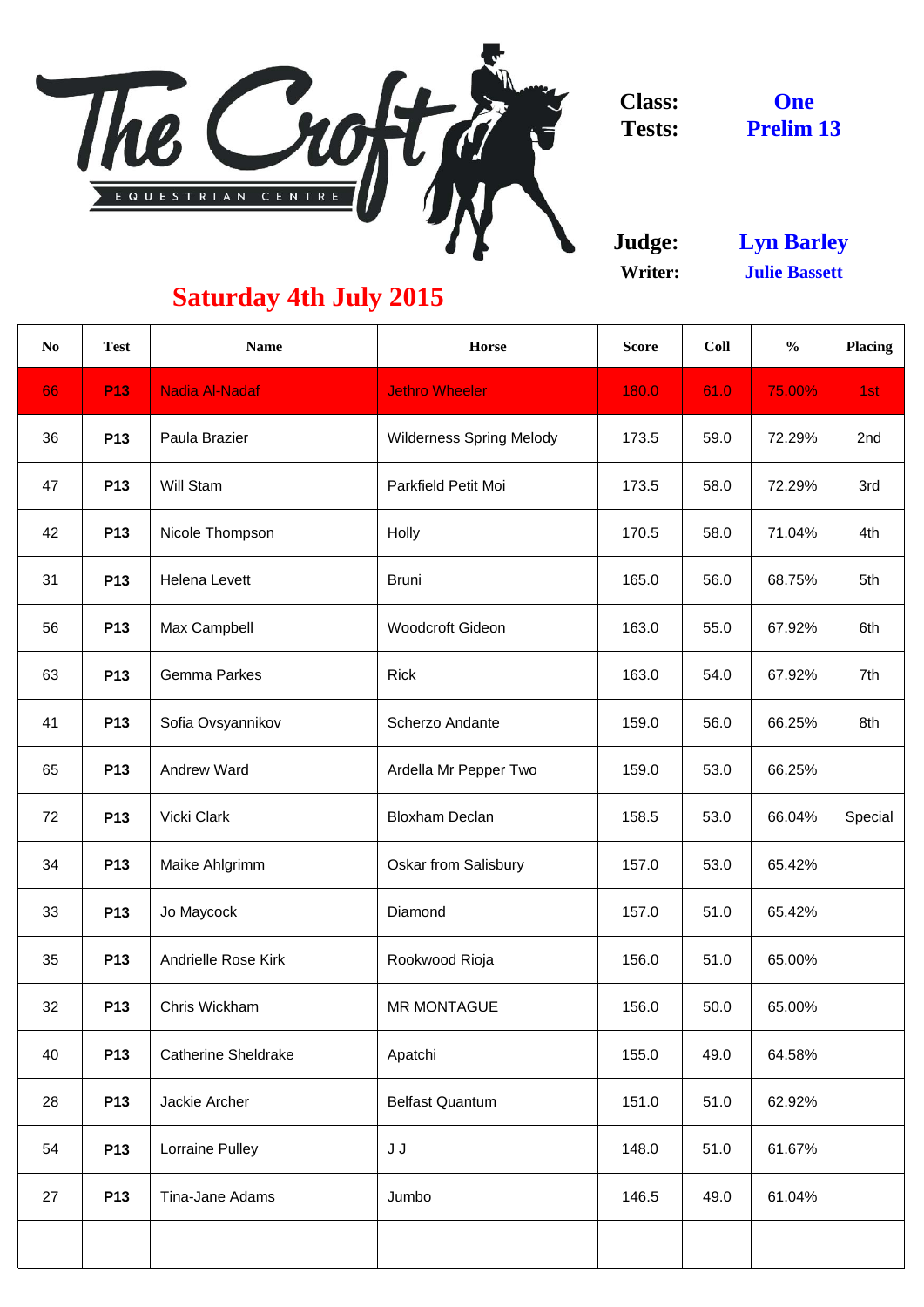

**Judge: Writer:**

| N <sub>0</sub> | <b>Test</b> | <b>Name</b>                | <b>Horse</b>                    | <b>Score</b> | Coll | $\frac{6}{6}$ | <b>Placing</b> |
|----------------|-------------|----------------------------|---------------------------------|--------------|------|---------------|----------------|
| 66             | <b>P18</b>  | <b>Nadia Al-Nadaf</b>      | <b>Jethro Wheeler</b>           | 173.0        | 58.0 | 72.08%        | 1st            |
| 39             | <b>P18</b>  | <b>Denise Hackett</b>      | Oisin                           | 170.0        | 58.0 | 70.83%        | 2nd            |
| 68             | <b>P18</b>  | <b>Frankie Rolfe</b>       | <b>Lord Raffles</b>             | 167.0        | 56.0 | 69.58%        | 3rd            |
| 51             | <b>N34</b>  | Emma Cornwall              | Spellbound Wishmaster           | 162.5        | 61.0 | 67.71%        | 4th            |
| 53             | <b>P18</b>  | Rebecca Adams              | <b>Muffin</b>                   | 162.5        | 55.0 | 67.71%        | 5th            |
| 29             | <b>N34</b>  | Lesley-Ann Harrison        | Kiwi                            | 162.0        | 63.0 | 67.50%        | 6th            |
| 36             | <b>P18</b>  | Paula Brazier              | <b>Wilderness Spring Melody</b> | 159.5        | 51.0 | 66.46%        | 7th            |
| 33             | <b>P18</b>  | Jo Maycock                 | Diamond                         | 157.5        | 53.0 | 65.63%        | 8th            |
| 69             | <b>N34</b>  | Sue Pashen                 | Wolfegang Mayday Melody         | 157.0        | 59.5 | 65.42%        |                |
| 62             | <b>P18</b>  | Karen Robinson             | Pudding                         | 155.0        | 51.0 | 64.58%        |                |
| 41             | <b>P18</b>  | Sofia Ovsyannikov          | <b>Scherzo Andante</b>          | 154.5        | 52.0 | 64.38%        |                |
| 44             | <b>N34</b>  | Eira Tonkings              | <b>Ben Nevis</b>                | 154.0        | 59.5 | 64.17%        | Special        |
| 72             | <b>P18</b>  | <b>Vicki Clark</b>         | <b>Bloxham Declan</b>           | 152.5        | 50.0 | 63.54%        |                |
| 40             | <b>P18</b>  | <b>Catherine Sheldrake</b> | Apatchi                         | 152.5        | 48.0 | 63.54%        |                |
| 63             | <b>P18</b>  | <b>Gemma Parkes</b>        | <b>Rick</b>                     | 148.5        | 49.0 | 61.88%        |                |
| 30             | <b>P18</b>  | <b>Claire Hubbard</b>      | Cupidor                         | 146.5        | 49.0 | 61.04%        |                |
| 65             | <b>P18</b>  | <b>Andrew Ward</b>         | Ardella Mr Pepper Two           | 142.5        | 50.0 | 59.38%        |                |
| 52             | <b>P18</b>  | <b>Beth Roberts</b>        | <b>Simply Dashing</b>           | 142.0        | 49.0 | 59.17%        |                |
|                |             |                            |                                 |              |      |               |                |

**Two Prelim 18 Novice 34**

**Stuart Banks Julie Jerome**

## **Saturday 4th July 2015**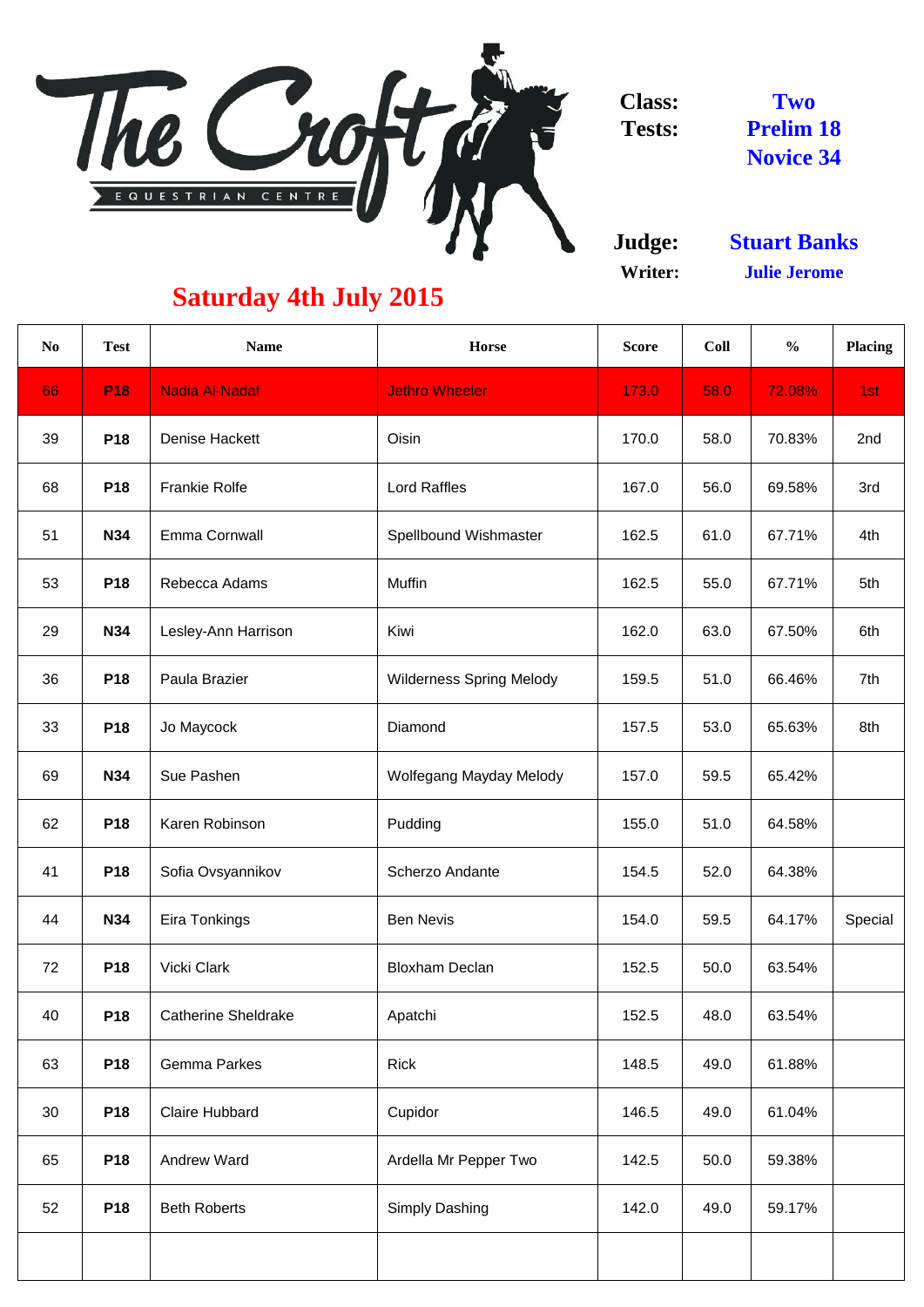

**Judge: Writer:**

| N <sub>0</sub> | <b>Test</b> | <b>Name</b>             | <b>Horse</b>            | <b>Score</b> | Coll | $\frac{0}{0}$ | <b>Placing</b> |
|----------------|-------------|-------------------------|-------------------------|--------------|------|---------------|----------------|
| 68             | <b>N28</b>  | <b>Frankie Rolfe</b>    | <b>Lord Raffles</b>     | 179.5        | 61.0 | 74.79%        | 1st            |
| 59             | E49         | Cirra Hatton            | Alberto                 | 204.5        | 55.0 | 68.17%        | 2nd            |
| 70             | <b>N28</b>  | <b>Annett Lattanzio</b> | Lucky Castana           | 161.5        | 53.0 | 67.29%        | 3rd            |
| 45             | <b>N28</b>  | <b>Carol Doggett</b>    | Clonberne Joe           | 160.0        | 54.0 | 66.67%        | 4th            |
| 49             | <b>N28</b>  | <b>Kacey Leathers</b>   | <b>Tiger Kitten</b>     | 159.5        | 53.0 | 66.46%        | 5th            |
| 62             | <b>N28</b>  | Karen Robinson          | Pudding                 | 157.5        | 52.0 | 65.63%        | 6th            |
| 48             | <b>N28</b>  | Helen Jackson           | Pencarder Ramano        | 157.0        | 53.0 | 65.42%        | 7th            |
| 29             | <b>N28</b>  | Lesley-Ann Harrison     | Kiwi                    | 157.0        | 52.0 | 65.42%        | 8th            |
| 46             | E49         | <b>Hazel Boxall</b>     | Alfie                   | 195.0        | 52.0 | 65.00%        |                |
| 64             | <b>N28</b>  | Lucy Harris             | <b>Apache Warrior</b>   | 154.0        | 52.0 | 64.17%        | Special        |
| 67             | <b>N28</b>  | Linda Elkington         | Leggo                   | 151.5        | 51.0 | 63.13%        |                |
| 50             | <b>N28</b>  | Sara Appleton           | Madigan                 | 148.5        | 51.0 | 61.88%        |                |
| 61             | E49         | <b>Christine Porter</b> | Woody Woods             | 182.5        | 49.0 | 60.83%        |                |
| 69             | <b>N28</b>  | Sue Pashen              | Wolfegang Mayday Melody | 140.0        | 48.0 | 58.33%        |                |
| 30             | <b>N28</b>  | Claire Hubbard          | Cupidor                 | 133.0        | 43.0 | 55.42%        |                |
|                |             |                         |                         |              |      |               |                |
| 57             | <b>N28</b>  | Liz Rushton             | <b>Mister Jazz</b>      | 156.5        | 52.0 | 65.21%        | H/C            |
|                |             |                         |                         |              |      |               |                |

## **Saturday 4th July 2015**

**Novice 28 Elementary 49 Three**

**Hayley Sykes Jenny Welham**